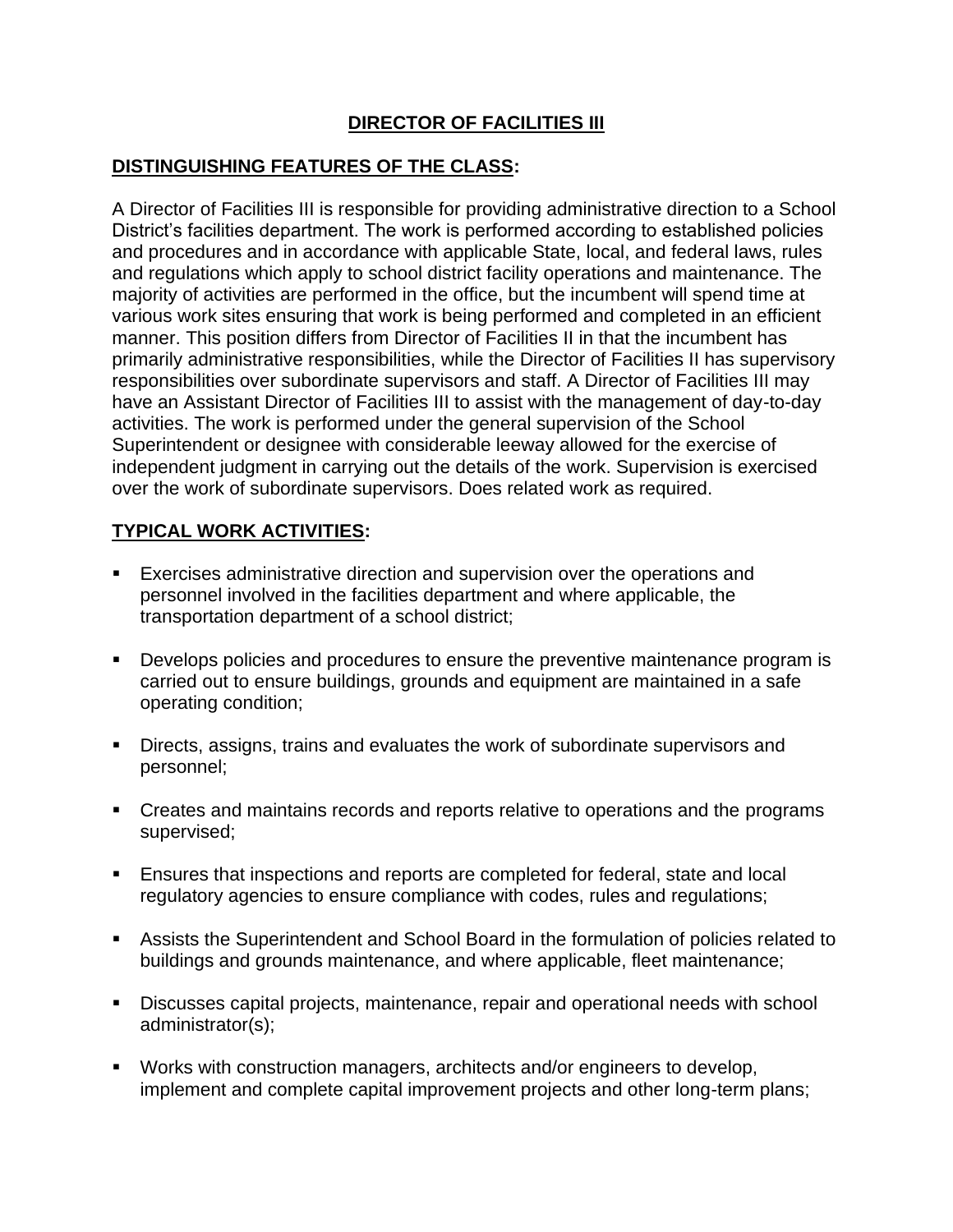- **Ensures that preventive maintenance is performed and meets regularly with** subordinates to discuss repairs on equipment, including plumbing, HVAC and electrical systems;
- Ensures that custodial, maintenance and if applicable, transportation employees receive necessary in-service training;
- Reviews the School District's expenditures from the prior year and assists the Superintendent with the budget process by forecasting and planning for the upcoming budget;
- **EXP** Approves purchase requests of cleaning supplies, fuel and parts for equipment and buildings;
- **EXP** Inspects painting, carpentry, plumbing, electrical, and other mechanical maintenance and construction work performed by private contractors, custodial, or maintenance employees to ensure work is in compliance with contract specifications, as well as, applicable codes and regulations;
- Ensures that inspections are performed and tests of security systems, safety lighting, fire extinguishers, fire alarm system, doors, and eyewash stations are completed to ensure proper operation and compliance with applicable codes and regulations;
- Recommends staffing to administrators and is also responsible for interviewing, hiring, evaluating and disciplining departmental personnel;
- Establishes and/or enforces policies and procedures regarding work schedules, vacation, personal and sick leave requests and ensures employees have adequate leave accruals;
- Responds to inquiries from employees, school district administrators and the public regarding school district buildings and grounds activities;
- Attends monthly School Board meetings and other committee meetings, as required, to address issues specific to the buildings and grounds department and where applicable, the transportation department.

#### **FULL PERFORMANCE KNOWLEDGE, SKILLS, ABILITIES AND PERSONAL CHARACTERISTICS:**

**•** Thorough knowledge of applicable codes, laws, rules and regulations governing school buildings and grounds administration;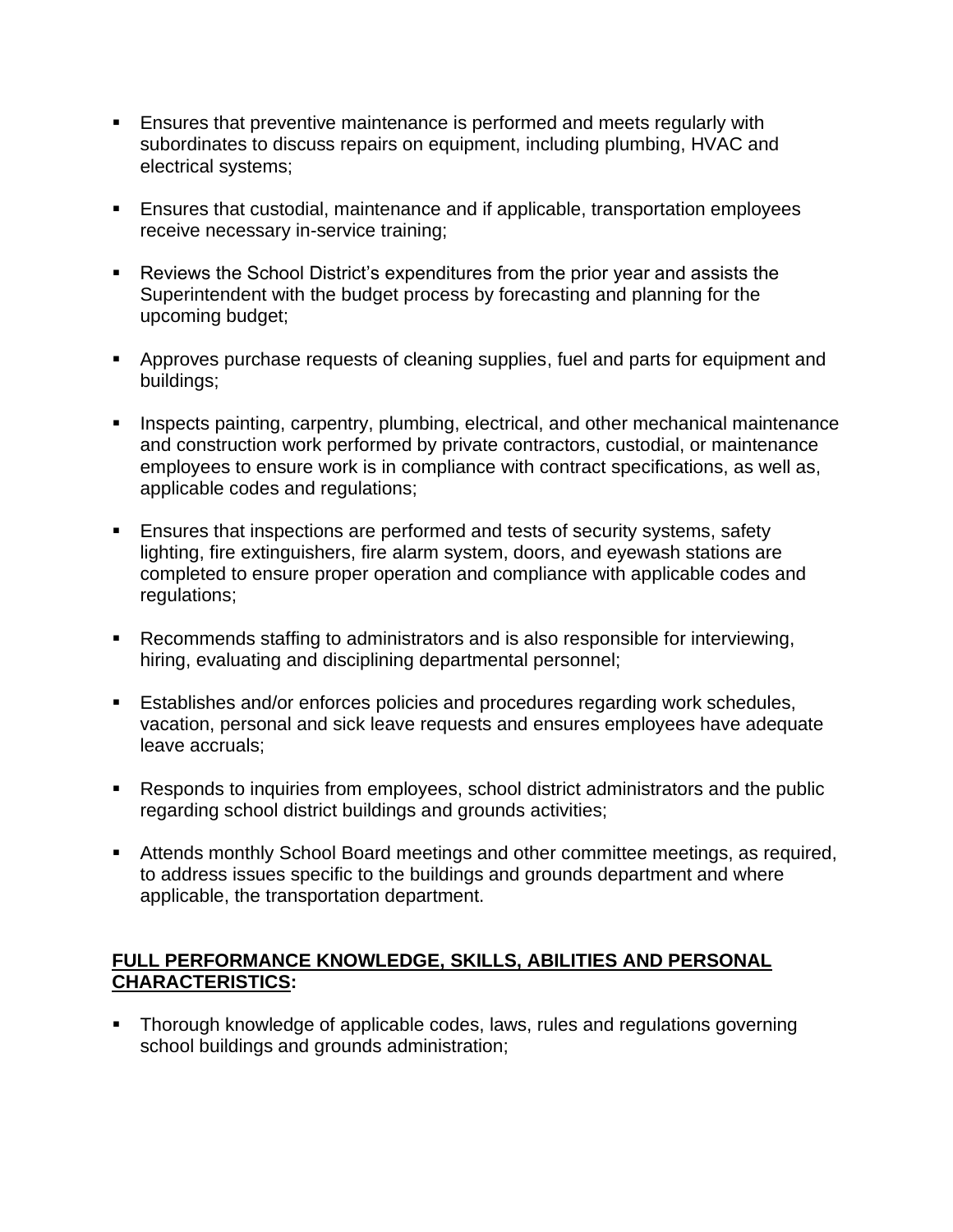- Thorough knowledge of safety regulations, procedures and security in the workplace and public buildings;
- Thorough knowledge of the principles and practices of administrative supervision;
- **Thorough knowledge of budgeting principles, practices and procedures;**
- Working knowledge of buildings and grounds maintenance and repair practices and procedures;
- Working knowledge of safety precautions and practices associated with buildings and grounds maintenance and repair work;
- Ability to plan, direct and supervise a program of buildings and grounds maintenance;
- Ability to organize, prepare and maintain accurate records and files;
- Ability to inspect the work of building tradespersons and contractors to ensure compliance with contract specifications, as well as, applicable codes and regulations;
- Ability to understand, interpret, and follow instructions, plans, diagrams, specifications and blueprints;
- Ability to understand and follow written and verbal instructions;
- Ability to establish, interpret and carry out oral and written policy;
- Ability to prepare budgets, operating reports and a variety of other reports relative to program activities;
- Ability to communicate effectively both orally and in writing; and
- Organizational, technical and administrative aptitude.

### **MINIMUM QUALIFICATIONS: Graduation from high school or possession of a high school equivalency diploma and one of the following:**

(A) A Bachelor's or higher-level degree in School Facilities Management, Engineering, Construction Management or Architecture and three years of experience in school facilities maintenance, general building construction, or building maintenance or repair work, or construction management, one year of which must have involved the *supervision of employees*\*; or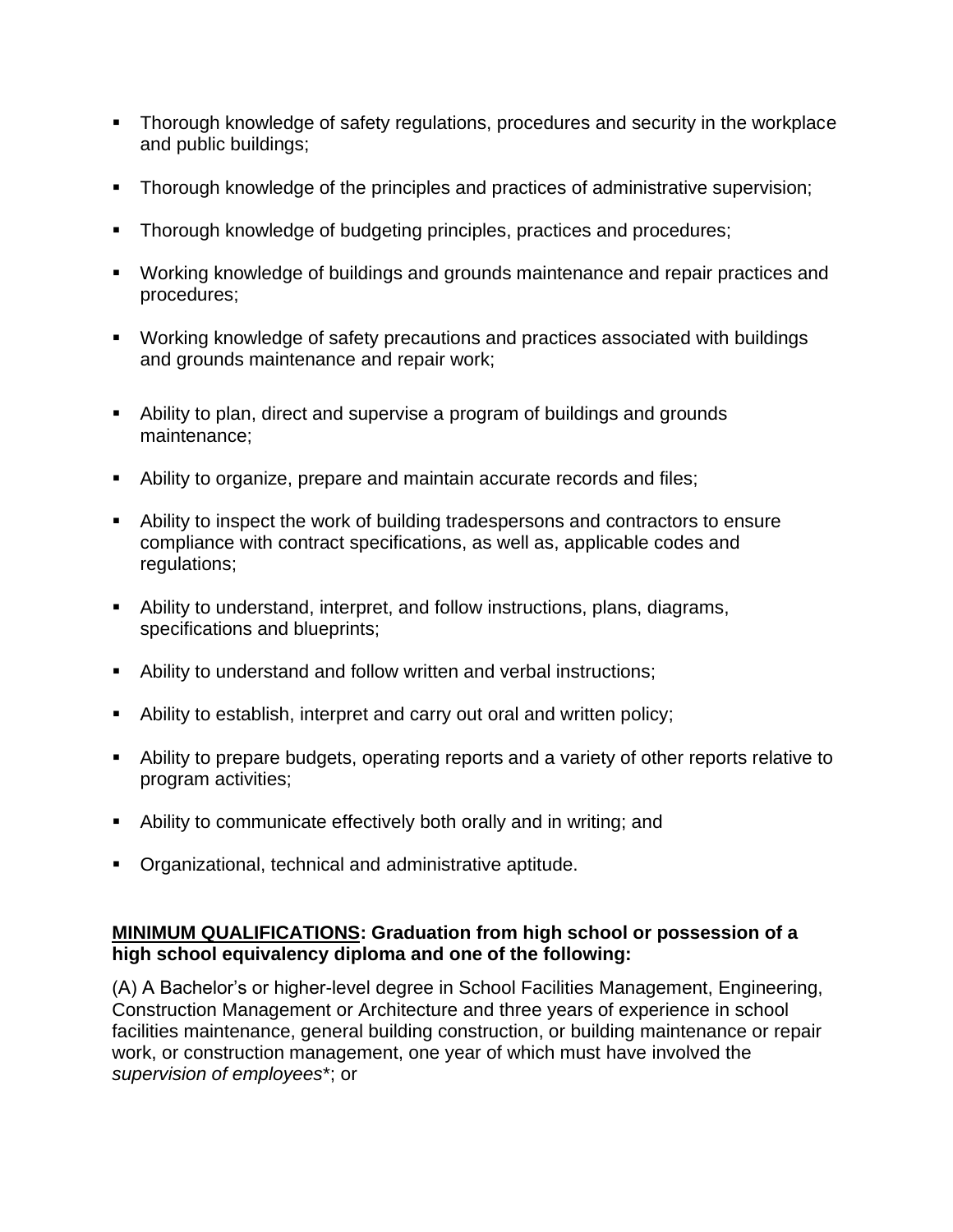(B) An Associate or higher-level degree in School Facilities Management, Engineering, Engineering Technology, Building Construction Technology or Architectural Technology and five years of experience in school facilities maintenance, general building construction, building maintenance or repair work, or construction management, one year of which must have involved the *supervision of employees*\*; or

(C) Seven years of experience in school facilities maintenance, general building construction, building maintenance or repair work, or construction management, one year of which must have involved the *supervision of employees* .

(D) An equivalent combination of education and experience as defined in (A), (B) and (C) above.

**NOTE:** Verifiable part-time experience may be prorated toward meeting full-time experience requirements.

\*Supervision of Employees is defined as responsible direction and control of subordinate employees. This involves a responsibility for planning for individuals in a work group and includes but is not limited to, assigning and reviewing work, evaluating performance, maintaining work standards, motivating and developing subordinate employees, implementing procedural changes, increasing efficiency and dealing with problems of absenteeism, morale and discipline. The supervision aspects must be an integral part of the job, not incidental or occasional.

Non-Qualifying Experience:

- Experience limited to building cleaning is not qualifying. Building cleaning is defined as activities primarily involving a variety of inside and outside building cleaning activities including, but not limited to, washing walls and windows, polishing floors, cleaning restrooms, disposing of refuse.
- A degree in landscape architecture shall not be qualifying.
- Construction Management: includes management of a building construction project from inception to completion including cost estimating, construction planning/scheduling and construction inspection to ensure compliance with building codes.
- Project Management experience which did not include the minimum amount of experience in employee supervision is not qualifying.

**SPECIAL REQUIREMENT:** Possession of a valid New York State driver's license and certificates appropriate to the vehicles, equipment and/or machinery operated at time of appointment or during the course of employment consistent with the needs of the School District.